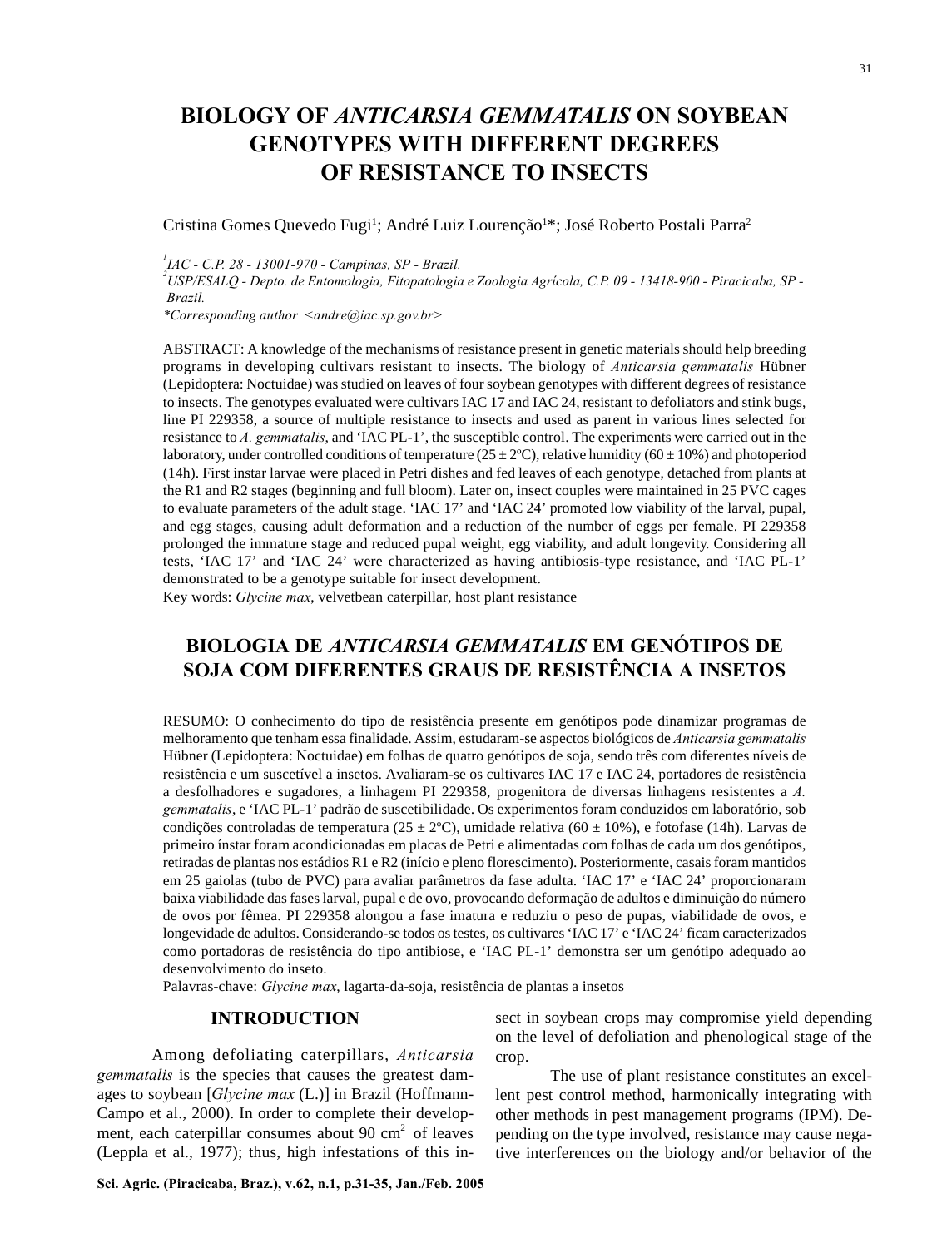insects, and also acts upon the plant's capability of withstanding high populations of the pest without significantly affecting yield (Painter, 1951). In the case of soybean, cultivars and lines with different levels of resistance have been obtained, especially by IAC (Miranda & Lourenção, 2002). Thus, IAC line 78-2318, which has multiple resistance (Lourenção & Miranda, 1987), and cultivars IAC 100 (Rosseto et al., 1987), IAC 17, and IAC 19 (Valle & Lourenção, 2002), and IAC 23 and IAC 24 (Miranda et al., 2003a; 2003b) were obtained. The most important results that allowed the selection of this resistant material were obtained in the field. It is important to evaluate whether these cultivars/lines might adversely affect insect development, characterizing the occurrence of antibiosis and providing information that would allow the enhancement of breeding programs for this legume, targeted at incorporating resistance factors against insects.

Therefore, the objective of this research was to study biological aspects of *A. gemmatalis* maintained on leaves of four soybean genotypes, of which three presented different degrees of resistance to insects and one was susceptible, in order to determine the effect of the tested materials on the development of the insect.

### **MATERIAL AND METHODS**

The studies were developed in Piracicaba, SP, Brazil, in a rearing room at a  $25 \pm 2^{\circ}$ C temperature, 60  $\pm$ 10% relative humidity, and 14-hour photophase. The *A. gemmatalis* caterpillars were fed soybean leaves of genotypes 'IAC 17', 'IAC 24', 'IAC PL-1', and PI 229358.

Newly-hatched caterpillars were confined in acrylic dishes (6.5 cm  $\emptyset \times 2$  cm h) and fed soybean leaves from the middle third of plants at the R1 and R2 stages (beginning and full bloom, respectively), according to Fehr & Caviness' classification (1977). Each plot consisted of one dish containing one caterpillar, totaling 150 dishes for each genotype evaluated. The duration of the larval and pupal stages and their viabilities were evaluated, and the pupae had their sex determined and were weighed after 24 hours of age. Pupae that showed abdominal deformation were considered abnormal and were eliminated. The sex ratio was obtained by dividing the number of females by the sum of the number of females and males for each genotype. The presence of antibiosis in a genotype is characterized by a lack of adjustment in one or more developmental stages of the insect, caused by a reduction in viability, deformation, or even by an increase in the duration of the larval stage (Painter, 1951).

The head capsules of 25 caterpillars from each treatment were measured daily using a WILD MMS 235 ocular micrometer, attached to a stereoscopic microscope, to determine the number of instars. This procedure was repeated until the prepupal stage, when the caterpillars would change the distinctive color of their integument and

would stop feeding. At this stage, each plot also consisted of one dish containing one caterpillar.

After emergence, the adults were classified into deformed and normal; deformed adults were eliminated, while normal individuals were maintained in collective cages for 48 hours to stimulate oviposition. Next, 25 couples from each treatment were paired up, and each couple was placed into a smaller cage (PVC tubes 12 cm in diameter by 20 cm height); a 10% honey solution was provided as food. The couples were used to evaluate adult longevity.

One sheet of sulfite paper lined the internal wall of the PVC tube to allow oviposition; the paper was replaced daily and the eggs from each couple were counted. Viability was evaluated based on a 30-egg sample from each of the first six egg layings of each couple. The number of hatched caterpillars was observed so a hatching percentage could be obtained.

A completely randomized design was used in these experiments. Data expressed as percentages were converted to arc sine  $\sqrt{x/100}$ ; other data were analyzed without transforms. The data were submitted to analysis of variance, and means were compared by Tukey test at 5%, with the exception of the adult deformation and egg viability parameters, which were analyzed by the Kruskal-Wallis non-parametric test. The Chi-square test  $(\chi^2)$  was used for sex ratio.

#### **RESULTS AND DISCUSSION**

Effects of the genotypes on the development of the insect were detected, with the exception of the pupal period and sex ratio.

**Larval stage -** The values obtained for duration of the larval stage of caterpillars fed PI 229358, 'IAC 17', and 'IAC 24' leaves were longer than those obtained on 'IAC PL-1' (Table 1). In 'IAC 17', the data for the mean duration of this stage were similar to those verified by Gazzoni & Tutida (1996), who obtained 13.7 days. 'IAC 24' and 'IAC 17' caused the mortality of more than 30% of the caterpillars that fed on their leaves, that is, only 68.6 and 66.2% reached the prepupal stage, respectively. This is due to the fact that, for these two genotypes, some caterpillars had their ecdysis blocked, and could not shed their skins or head capsules, while others showed a reduced body size in relation to their developmental time. In caterpillars fed PI 229358 these anomalies were not observed; however, the soybean line caused high mortality until the third instar of the insect.

Only PI 229358 affected the number of instars, increasing it to six (Figure 2B), while caterpillars that were fed the other three genotypes showed five instars (Figures 1A, 1B, and 2A). The presence of additional instars could be a reflex of nutritional inappropriateness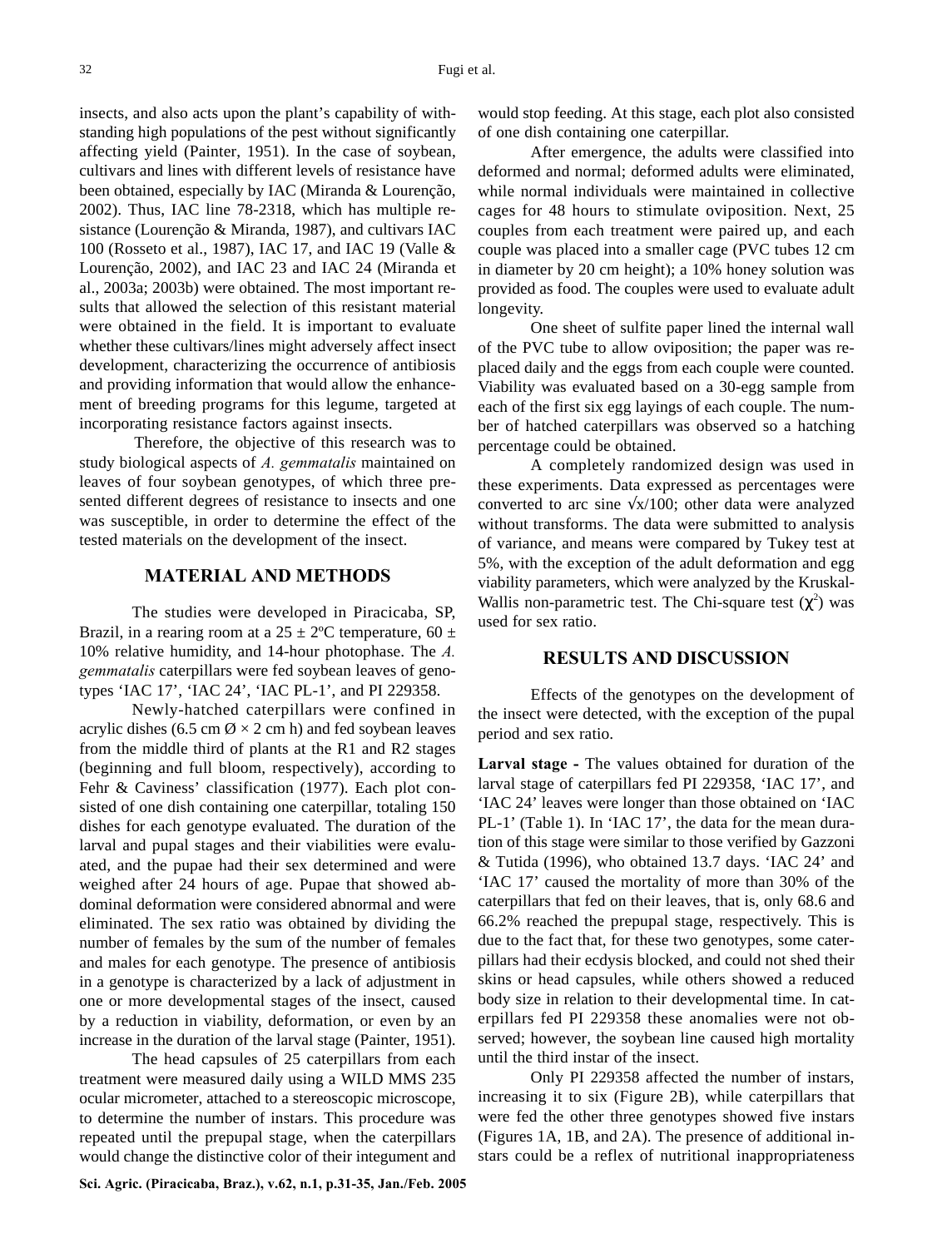Table 1 - Duration, viability, male (M) and female (F) pupal weight, and sex ratio corresponding to the larval, pre-pupal, and pupal stages of *Anticarsia gemmatalis* reared on leaves of four soybean genotypes with different degrees of resistance. Temperature:  $25 \pm 2$ °C; RH:  $60 \pm 10$ %, photophase: 14h.

|                | Larval stage*     |                   | Prepupal stage*  |                   | Pupal stage* |           |             |             |                    |
|----------------|-------------------|-------------------|------------------|-------------------|--------------|-----------|-------------|-------------|--------------------|
| Genotype       | Duration          | Viability         | Duration         | Viability         | Duration     | Viability | Weight      |             | Sex ratio**        |
|                |                   |                   |                  |                   |              |           | М           | F           |                    |
|                | days              | %                 | days             | %                 | days         | %         | $--- mg---$ |             |                    |
| PI 229358      | 13.6a             | 58.0 b            | 1.4a             | $95.0$ ab         | 8.2 a        | $91.5$ ab | 231a        | 189 a       | $0.59^{ns}$        |
| 'IAC 17'       | 13.2a             | 66.2 <sub>b</sub> | 1.1 <sub>b</sub> | $91.0$ ab         | 8.2 a        | 81.4 h    | 223a        | 198 a       | $0.44^{ns}$        |
| 'IAC 24'       | 13.0a             | 68.6 <sub>b</sub> | 1.0 <sub>b</sub> | 86.0 <sub>b</sub> | 8.6 a        | 78.2 b    | 229a        | 178 a       | $0.52^{ns}$        |
| 'IAC PL-1'     | 11.9 <sub>b</sub> | 95.1a             | 1.0 <sub>b</sub> | 97.0a             | 8.4 a        | 98.7 a    |             | 235 a 206 a | 0.50 <sup>ns</sup> |
| Means          | 12.9              | 72.0              | 1.1              | 92.2              | 8.3          | 87.4      | 229 A 193 B |             |                    |
| $C.V.$ $(\% )$ | 10.2              | 16.0              | 10.7             | 8.8               | 10.9         | 8.8       |             |             |                    |

\*Means followed by different letters in the column are different by Tukey test at  $5\%$ ;\*\*Sex ratio = females/females + males; <sup>ns</sup>non significant by Chi-square test.



Figure 1 - Frequency and width of head capsules from *Anticarsia gemmatalis* caterpillars reared on 'IAC 24' and 'IAC 17' soybean leaves. Temperature:  $25 \pm 2$ °C; RH: 60  $\pm$ 10%, photophase: 14 h.

(Slansky Jr. & Rodriguez, 1987). When the hypothesis of occurrence of five instars is tested for treatments 'IAC 17', 'IAC 24', and 'IAC PL-1', and six instars for PI 229358, by the method developed by Parra & Haddad (1989) based on Dyar's rule, coefficients of determination of 99% are obtained for all treatments, which reflects a good fitting of the data. Growth rate (K) ranged from 1.34 (PI 229358) to 1.71 ('IAC PL-1'); values of 1.61 for 'IAC 17' and 1.68 for 'IAC 24' were obtained.



Figure 2 - Frequency and width of head capsules from *Anticarsia gemmatalis* caterpillars reared on 'IAC PL-1' and PI 229358 soybean leaves. Temperature:  $25 \pm 2^{\circ}$ C; RH:  $60 \pm 10\%$ , photophase: 14 h.

**Prepupal stage -** The prepupal stage ranged from 1 to 1.4 day between genotypes (Table 1), and the mean duration was longer for caterpillars reared on PI 229358. These data are lower than those found by Gamundi (1988) (1.6 to 2 days) and Salvadori & Corseuil (1982) (2.05 days) for this caterpillar species. Only in PI 229358 some caterpillars showed up to four days of duration for this stage, while in the other genotypes the variation was between one and two days. With regard to viability in this stage, 'IAC PL-1' obtained the highest value, with 97%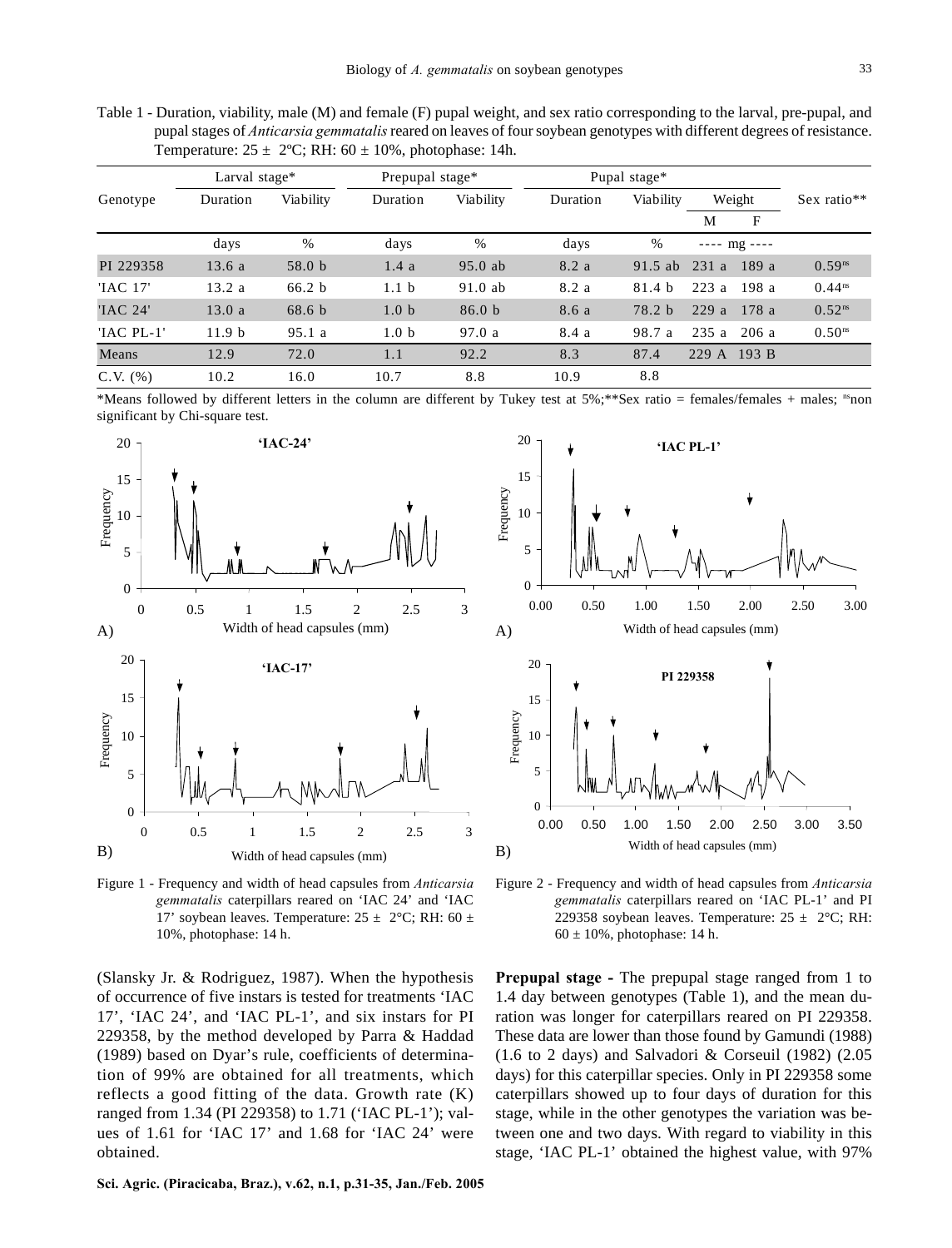of the prepupae reaching the pupal stage, thus demonstrating that it is a suitable material for this caterpillar, differing from 'IAC 24', which showed the smallest mean (86.6%). The lower percentage provided by 'IAC 24' in relation to the other genotypes was due to a halt in the process of development into pupa, observed only in this genotype, a fact that was also observed in preliminary studies.

**Pupal stage -** Although the mean duration oscillated from 8.2 to 8.6 days (Table 1), the pupal stage ranged from 6 to 13 days, an interval similar to that obtained by Lourenção et al. (1996), who found 9 to 13 days working with this caterpillar on 'Santa Rosa' soybean. No differences were detected between genotypes for duration and weight. Genotype 'IAC PL-1' provided higher viability (98.7%) when compared with 'IAC 17' (81.4%) and 'IAC 24' (78.2%). The values obtained for sex ratio were near 0.50, which is a typical value for the species (Silva, 1981; Lourenção et al., 1996), and were not influenced by the genotypes, according to the Chi-square test.

**Adult stage -** Males lived longer than females (Table 2), a fact that had already been observed for this caterpillar species when reared on 'Santa Rosa' soybean (Lourenção et al., 1996). The mean number of eggs per egg-laying was higher for 'IAC PL-1' in relation to the other genotypes (Table 2). This cultivar provided a mean of 101.3 eggs, demonstrating a better suitability for the reproduction of *A. gemmatalis*. The mean for line PI 229358 did not differ from the means for 'IAC 24' and 'IAC 17'. With regard to the total number of eggs, 'IAC PL-1' again provided the highest mean (1,265.0 eggs/female), a value about 73% higher than the other three genotypes, which were not different among themselves. In addition to a smaller total number of eggs, these three genotypes also induced a smaller number of eggs per egg-laying, indicating that these two cultivars and line PI 229358 condition the females to oviposit at smaller numbers when the caterpillars are reared on their leaves. Only adults resulting from feeding on 'IAC 17' and 'IAC 24' showed deformations characterized by wing anomalies, at percentages of 23.6% and 12.5%, respectively (Table 2).

The incubation period was longer for eggs laid by adults whose caterpillars were reared on 'IAC 17', 'IAC 24', and PI 229358 (Table 2). Genotype 'IAC PL-1' shortened the egg stage duration to 2.2 days. These results are inferior to those obtained by Magrini et al. (1996), who observed a mean incubation of 3.3 days at 27ºC, for eggs laid by adults whose caterpillars were reared on artificial diet.

Similarly as for the incubation period, differences were detected for the viability of eggs from females depending on plant genotype. Viability varied from 67.2% (PI 229358) to 95.2% ('IAC PL-1'). Again, this cultivar provided the best performance for this parameter, while 'IAC 24' and PI 229358 brought about the smallest viabilities.

It is concluded that cultivars IAC 17 and IAC 24, in the same way as PI 229358, bear resistance of the antibiosis type, since feeding by *A. gemmatalis* caterpillars on their leaves led to negative effects in their development when compared with 'IAC PL-1'. The observation that 'IAC 17' and 'IAC 24' show antibiosis-type resistance, in addition to favorable agronomic characters, make these two cultivars greatly valuable for use in soybean breeding programs, as well as for planting in regions where the incidence of this pest is frequent.

Table 2 - Longevity of males (M) and females (F), number of eggs per egg-laying, number of eggs per female, deformation, duration, and viability corresponding to the adult and egg stages of *Anticarsia gemmatalis* reared on leaves of four soybean genotypes with different degrees of resistance to insects. Temperature:  $25 \pm 2^{\circ}C$ ; RH:  $60 \pm 10\%$ , photophase: 14h.

|                                     | Adult stage                |                   |                     |                    |                          |                  | Egg stage         |  |
|-------------------------------------|----------------------------|-------------------|---------------------|--------------------|--------------------------|------------------|-------------------|--|
| Genotype                            | Longevity *                |                   | $Eggs/egg$ -laying* |                    | Eggs/female* Deformation | Duration*        | Viability**       |  |
|                                     | М                          | F                 |                     |                    |                          |                  |                   |  |
|                                     | ---------- days ---------- |                   |                     |                    | %                        | days             | $\%$              |  |
| PI 229358                           | 17.3a                      | 15.2 <sub>b</sub> | 72.4 b              | 733.6 b            | 0 <sub>b</sub>           | 2.5a             | $67.2 \text{ c}$  |  |
| 'IAC 17'                            | 19.2a                      | $16.9$ ab         | 65.3 <sub>b</sub>   | 726.7 <sub>b</sub> | $12.5$ ab                | 2.6a             | 82.3 <sub>b</sub> |  |
| 'IAC 24'                            | 18.4a                      | $16.2$ ab         | 66.3 b              | 730.3 b            | 23.6a                    | 2.5a             | 70.5c             |  |
| 'IAC PL-1'                          | 20.2a                      | 17.6a             | 101.3a              | 1265.0a            | 0 <sub>b</sub>           | 2.2 <sub>b</sub> | 95.5a             |  |
| Means                               | 18.8 A                     | 16.4 B            | 76.3                | 863.9              | 9.0                      | 2.4              | 78.9              |  |
| $C.V.$ $(\% )$                      | 23.1                       | 17.7              | 34.7                | 38.3               | 19.8                     |                  |                   |  |
| C.V. $(\% )$ sex $\times$ longevity | 21.4                       |                   |                     |                    |                          |                  |                   |  |

\*Means followed by different letters in the column are different by Tukey test at 5%;\*\* Means followed by different letters in the column are different by Kruskal-Wallis test and multiple non-parametric comparisons.